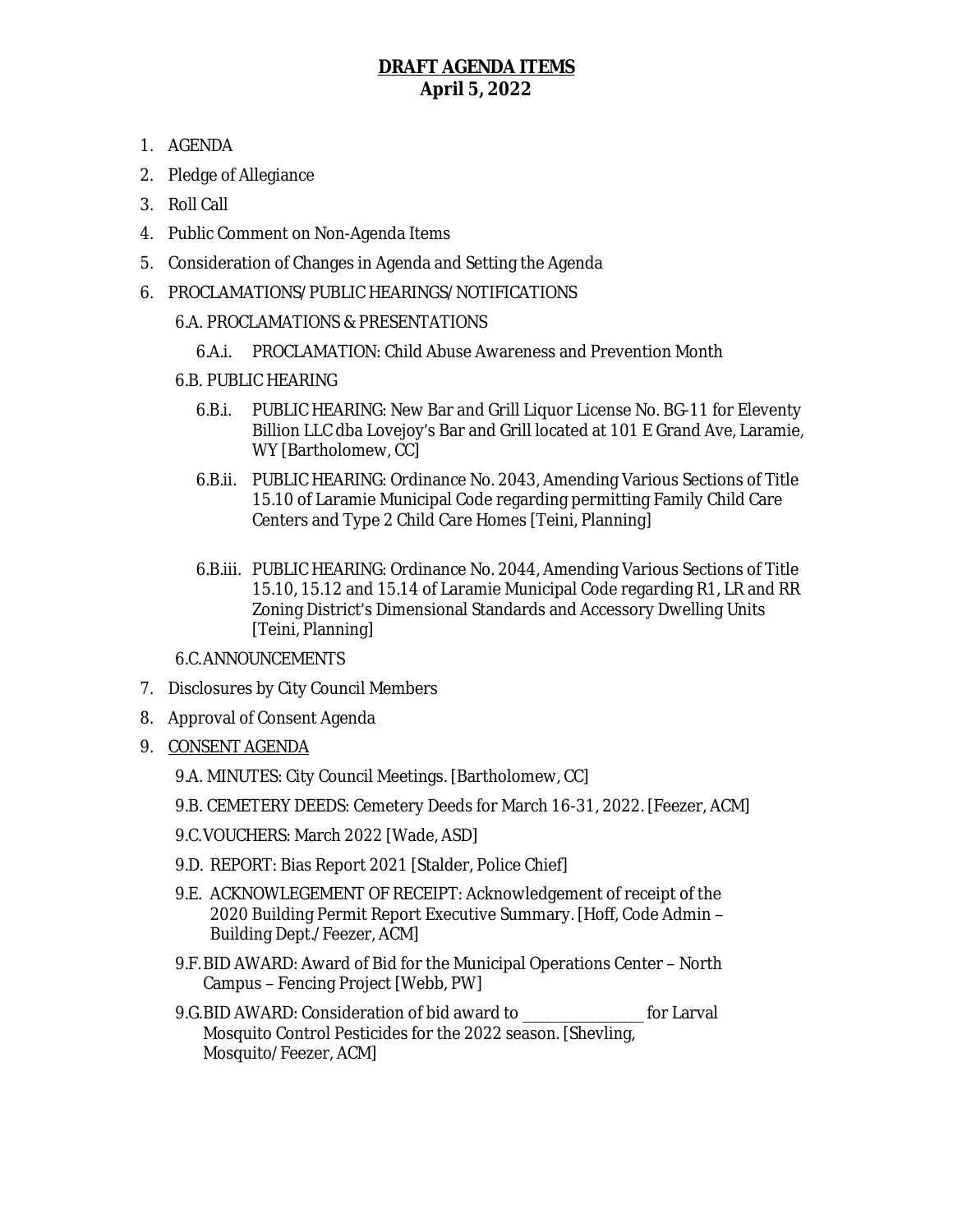## **DRAFT AGENDA ITEMS April 5, 2022**

- 9.H. BID AWARD: Consideration of bid award to \_\_\_\_\_\_\_\_\_\_\_\_\_\_\_\_\_\_\_ for Adult Mosquito Control Pesticides for the 2022 season. [Shevling, Mosquito/Feezer, ACM]
- 9.I. MOU: Consideration of MOU between City of Laramie and Little Valley Subdivision allowing for the reduction of financial security related to the partial completion of public infrastructure items.[Feezer, ACM]
- 9.J. MOU AMENDMENT: Amendment to the Memorandum of Understanding Between the City of Laramie, Wyoming and the Board of Commissioners for the County of Albany, Wyoming for Ambulance Services. [Johnson, Fire Chief]
- 9.K. AGREEMENT INTERGOVERNMENTAL: Approval of the 2022 Wildland Fire Management Operating Plan [Johnson, Fire Chief]
- 9.L. AGREEMENT AMENDMENT: Amendment #1 to the Professional Service Agreement for the Household Hazardous Waste Building [Webb, PW]
- 9.M. AGREEMENT: Reimbursement Agreement with the University of Wyoming for Sanitary Sewer work associated with the Lewis North Utilities Relocation Project [Webb, PW]
- 9.N. Approval for Submission of a Hazardous Materials Emergency Preparedness Grant in an amount not to exceed \$75,000. [Johnson, Fire Chief]
- 9.O. LICENESES: Renewal of Liquor Licenses for 2022 License Year [Bartholomew, CC]
- 9.P. LICENSES: Temporary Use of Microbrewery Permit No. M-8 Bond's Brewing Company LLC dba Bond's Brewing Company in Torrington for a Temporary Event on May 7, 2022 [Bartholomew, CC]
- 9.Q. LICENSES: Temporary Use of Goshen County Retail Liquor License for BZ Hospitality LLC dba The Bucking Horse Steakhouse for a Temporary Event on May 8, 2022 [Bartholomew, CC]
- 9.R. RESOLUTION: Resolution 2022-21, Appointing One Member to the Environmental Advisory Committee [Bartholomew, CC]
- 9.S. RESOLUTION: Resolution 2022-22, supporting the submission of an application to the Wyoming Department of Agriculture for a 2022 Emergency Insect Management Program Grant. [Shevling, Mosquito/Feezer, ACM]
- 9.T. EASEMENT: Grant of Easement from Hamaker Excavation Inc. for the Installation and Maintenance of Underground Utilities. [Webb, PW]
- 9.U. AUTHORIZATION: Temporary authorization of FTE positions for the Laramie Community Recreation Center Aquatics Operations and associated budget amendment. [Guerin, Recreation/Feezer, ACM]
- 9.V. AUTHORIZATION: Authorize an additional Engineer in Training (EIT) and amend the Fiscal Year 2022 budget [Webb, PW/Brown, COO]
- 9.W. SCHEDULE MEETINGS: